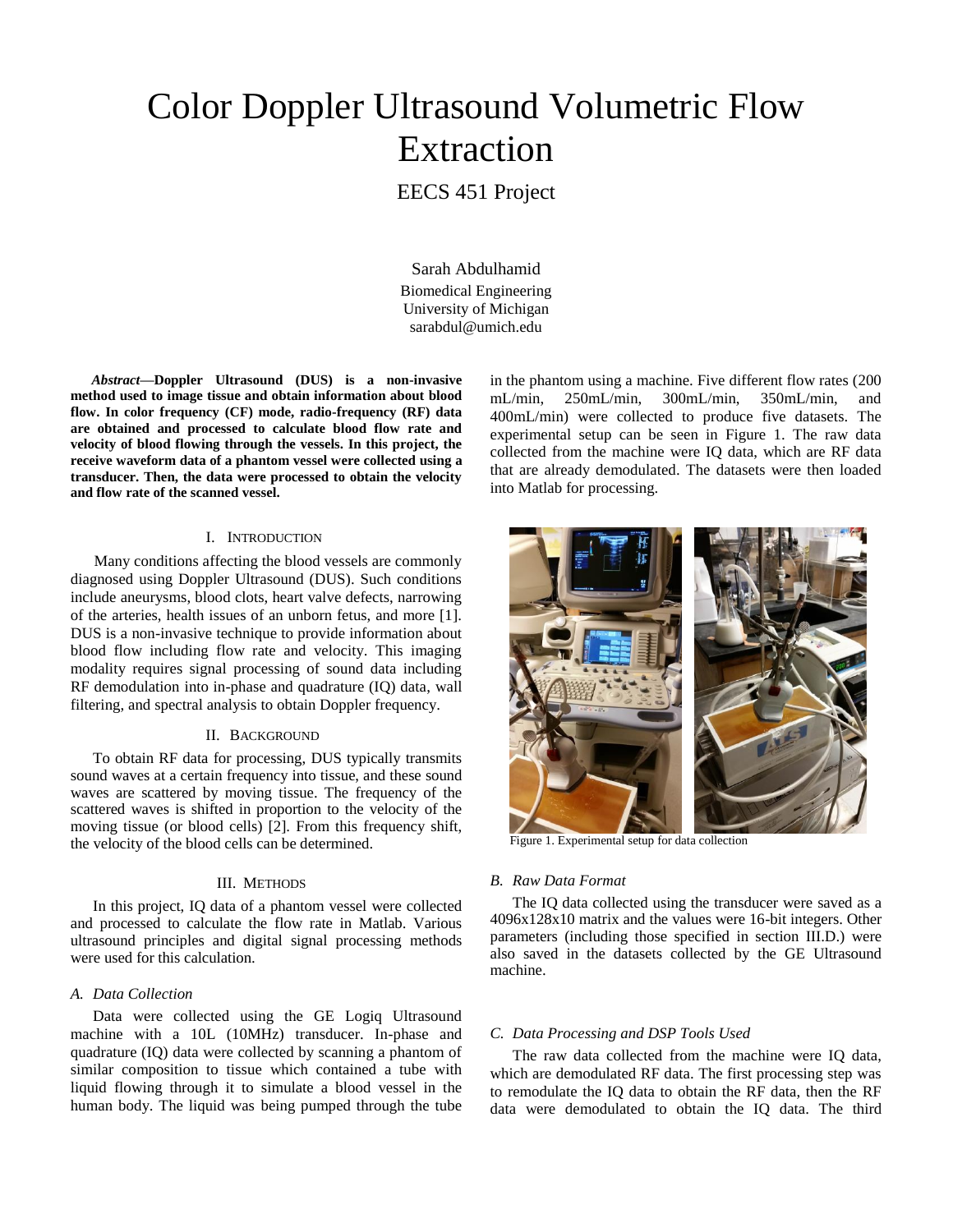

Figure 2. Block diagram of project and processing of IQ data to produce volumetric flow rate (the output of the autocorrelation step). Not shown is the processing of the phased array image to select the blue pixels.

processing step was to filter the IQ data with a high pass filter (lines X in the code) which removed low frequency noise of the vessel wall. This filtered data was then used to construct the autocorrelation factor, which was used to calculate the blood velocity and volumetric flow rate. The last processing step was to use the discrete cosine transform to remove red pixels from the image.

*a) DSP Tool 1: Demodulation* The first DSP tool used in this project was to remodulate then demodulate the IQ data obtained from the raw dataset. This is useful for obtaining data from the raw radiofrequency data which contain information about the frequencies of the waves, but must be converted to IQ data before undergoing doppler processing.

To reconstruct the IQ data from RF data (because the dataset did not contain the original RF data, just the IQ data), a phase was added to the IQ data according to the following relation:

$$
x_{IQ}(t) = x_{RF}(t)e^{-i2\pi ft} \tag{1}
$$

Where  $X_{IO}$  is the IQ signal,  $X_{RF}$  is the RF signal, *f* is the frequency specified in the dataset, and *t* is the time.

*b) DSP Tool 2: Remodulation via Lowpass Filter and Downsampling* The next DSP tools used were to demodulate the RF data to obtain the IQ data. First, the equation above was applied to the RF data. A lowpass filter was then used to collect the desired signal. Finally, the signal was downsampled [4].

*c) DSP Tool 3: Wall Filter* A wall filter was implemented to remove low frequency noise due to movement of the vessel walls.

*d) DSP Tool 4: 2-D Discrete Cosine Transform* This DSP was not taught in class and although this does not contribute to the velocity and flow calculations, this tool could be useful to eliminating noise in DUS color images if that noise is known to be an error and is seen in every scan performed by the machine.

# *D. Equations and Parameters used for Velocity and Volumetric Flow Calculations*

To obtain the autocorrelation value, the follow equation was implemented in Matlab:

$$
r(nT) = \sum_{i=1}^{m-n} [I_{n+i}I_i + Q_{n+i}Q_i] + i \sum_{i=1}^{m-n} [I_iQ_{n+i} - I_{n+i}Q_i] \quad (2)
$$

Where I is the in-phase data, Q is the quadrature data, m is the number of Doppler firings, and n is the firing separation.

 The mean frequency used to calculate velocity from the Doppler equation is given as follows:

$$
f_{mean} = \frac{\phi(T)}{2\pi T}
$$
 (3)

where T is the pulse repetition period (T = 1/PRF) and  $\phi$  is the phase, given by,

$$
\phi(T) = \tan^{-1} \left[ \frac{N}{D} \right] \tag{4}
$$

where N is the second term and D is the first term of the autocorrelation equation (equation 2).

 Then the velocity of the blood flow was calculated by rearranging the following equation to solve for v:

$$
f_D = \frac{2v\cos(\theta)f_c}{c}
$$
 (5)

where v is the velocity of moving blood cells,  $\theta$  is the angle between the transducer and the phantom vessel, *c* is the speed of sound in tissue (approximately 1540m/s),  $f<sub>D</sub>$  is the shifted frequency, and  $f_c$  is the center frequency (given by equation 3) [2],[3].

 In this project's code, the power Doppler, which uses the signal level to determine the amount of flowing tissue, was not implemented since I could not fully comprehend the concept of it. Not accounting for the power of the signal and some phase rotations was most likely the source of error in my code.

# IV. RESULTS

# *A. Calculated Velocities and Flow Rates*

Using the equations specified in the previous section, the velocities and flow rates were obtained and the flow rates are seen in Table 1. The calculated flow rates are not even close to the actual flow rates. This is due to phase corrections that were not accounted for in my code as well as numerous other factors that require a much deeper understanding of Doppler processing that I did not implement.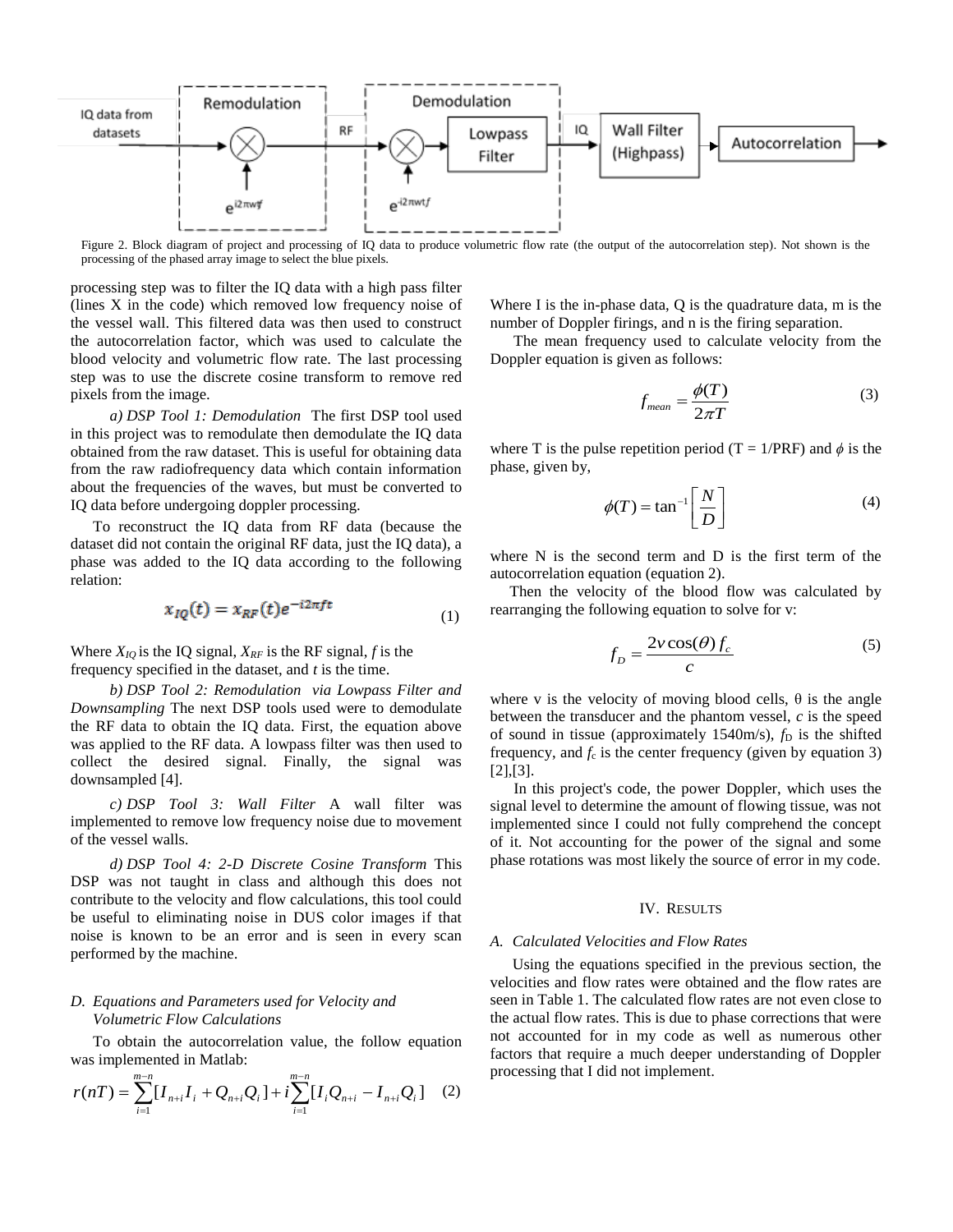| Table 1. Flow rates calculated from Doppler processed |
|-------------------------------------------------------|
| data                                                  |

| Image #                     | <b>Actual Flow Rate</b><br>(mL/min) | <b>Calculated Flow</b><br>Rate (mL/min) |  |
|-----------------------------|-------------------------------------|-----------------------------------------|--|
|                             | 200                                 | .0218                                   |  |
| $\mathcal{D}_{\mathcal{A}}$ | 250                                 | .0291                                   |  |
| 3                           | 300                                 | .0547                                   |  |
| 4                           | 350                                 | .0499                                   |  |
| 5                           | 400                                 | .0796                                   |  |

 There does not seem to be any correlation between the actual flow rate and the calculated flow rate, indicating that not enough factors were considered in the calculation of the flow rate.

# *B. Removing the Red flow from the Doppler Images*

The 2-D discrete cosine transform was used on a colorflow image (Figure 3) to eliminate the red pixels. The resulting image is seen in Figure 4 and is essentially the original image except that the blue (and not the red) pixels were turned black. This is useful because then the black pixels can be selected and turned blue. Thus, the resulting image would be the original image, except without the red pixels. This tool was mostly used as means to learn a new DSP concept, however, it could be useful in selecting a particular color (or sign of blood flow) from an image or for eliminating noise of a particular color.



Figure 3. Original image of phantom vessel with volumetric flow of 300 mL/min



Figure 4. Same image as Figure 2, but with processing to change only the blue (and not the red) pixels to black so that they can be selected.

# *C. GE Logiq's Processing Result (Real-time Image Reconstruction)*

GE's machine could process the blood flow and velocity in real-time. Just to prove the value of this project and to demonstrate its versatility, I also collected an image of a human Carotid artery using a phased array (Figure 5). A phased array was used because it more accurately displays the geometry of the imaged tissue than the linear array used in this project. Blood flow calculations would have to be modified to produce the correct blood flow value for this different type of transducer.



Figure 5. Image of human Carotid artery which was scanned using a phased array.

# V. CONCLUSIONS

 Doppler processing techniques can provide valuable information from raw pressure and frequency data. This processing requires many digital signal processing tools and an in-depth knowledge of Doppler ultrasound. Ultimately, the code written for this project was not sufficient in determining the correct volumetric blood flow of the phantom vessels since